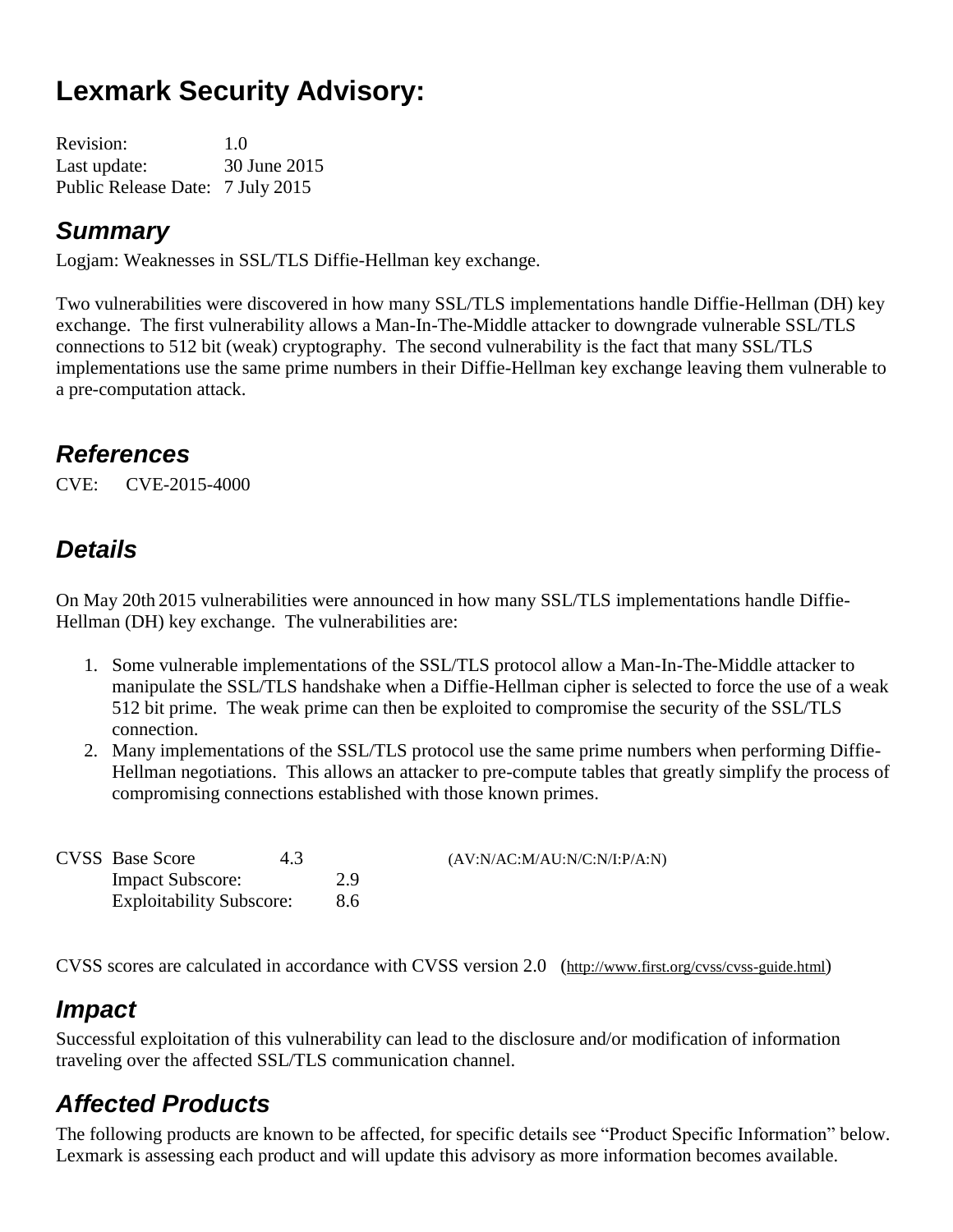• Lexmark printer products

## *Product Specific Information*

Lexmark is individually assessing each product and will update this advisory as more information becomes available.

#### *Laser printer products*

*NOTE: None of Lexmark's printer products have network services that support the use of Diffie-Hellman and therefore none of these services are vulnerable. However these products when communicating with a SSL/TLS server do support Diffie-Hellman and allow the selection of a weak prime. As documented below, these products have been modified to no longer accept a weak prime.*

The following printers and MFPs are affected:

To determine a devices firmware level, select the "Reports"->"Menu Setting Page" menu item from the operator panel. If the firmware level listed under "Device Information" matches any level under "Affected Releases", then upgrade to a "Fixed Release".

| <b>Lexmark Models</b>      | <b>Affected Releases</b>   | <b>Fixed Releases</b>   |
|----------------------------|----------------------------|-------------------------|
| CS31x                      | LW50.VYL.P554 and previous | LW50.VYL.P555 and later |
| CS41x                      | LW50.VY2.P554 and previous | LW50.VY2.P555 and later |
| CS51x                      | LW50.VY4.P554 and previous | LW50.VY4.P555 and later |
| <b>CX310</b>               | LW50.GM2.P554 and previous | LW50.GM2.P555 and later |
| <b>CX410</b>               | LW50.GM4.P554 and previous | LW50.GM4.P555 and later |
| <b>CX510</b>               | LW50.GM7.P554 and previous | LW50.GM7.P555 and later |
| XC2132                     | LW50.GM7.P554 and previous | LW50.GM7.P555 and later |
| <b>MS310</b>               | LW50.PRL.P554 and previous | LW50.PRL.P555 and later |
| MS312                      | LW50.PRL.P554 and previous | LW50.PRL.P555 and later |
| <b>MS315</b>               | LW50.TL2.P554 and previous | LW50.TL2.P555 and later |
| <b>MS410</b>               | LW50.PRL.P554 and previous | LW50.PRL.P555 and later |
| MS415                      | LW50.TL2.P554 and previous | LW50.TL2.P555 and later |
| MS51x                      | LW50.PR2.P554 and previous | LW50.PR2.P555 and later |
| MS610dn & MS610dtn         | LW50.PR2.P554 and previous | LW50.PR2.P555 and later |
| M1145<br>& M3150dn         | LW50.PR2.P554 and previous | LW50.PR2.P555 and later |
| MS610de & MS610dte         | LW50.PR4.P554 and previous | LW50.PR4.P555 and later |
| M3150                      | LW50.PR4.P554 and previous | LW50.PR4.P555 and later |
| MS71x                      | LW50.DN2.P554 and previous | LW50.DN2.P555 and later |
| MS810n, MS810dn & MS810dtn | LW50.DN2.P554 and previous | LW50.DN2.P555 and later |
| <b>MS811</b>               | LW50.DN2.P554 and previous | LW50.DN2.P555 and later |
| MS812dn, MS812dtn          | LW50.DN2.P554 and previous | LW50.DN2.P555 and later |
| M5163dn                    | LW50.DN2.P554 and previous | LW50.DN2.P555 and later |
| MS810de                    | LW50.DN4.P554 and previous | LW50.DN4.P555 and later |
| M5155 & M5163              | LW50.DN4.P554 and previous | LW50.DN4.P555 and later |
| MS812de                    | LW50.DN7.P554 and previous | LW50.DN7.P555 and later |
| M5170                      | LW50.DN7.P554 and previous | LW50.DN7.P555 and later |
| MS91x                      | LW50.SA.P554 and previous  | LW50.SA.P555 and later  |
| <b>MX310</b>               | LW50.SB2.P554 and previous | LW50.SB2.P555 and later |
| MX410, MX510 & MX511       | LW50.SB4.P554 and previous | LW50.SB4.P555 and later |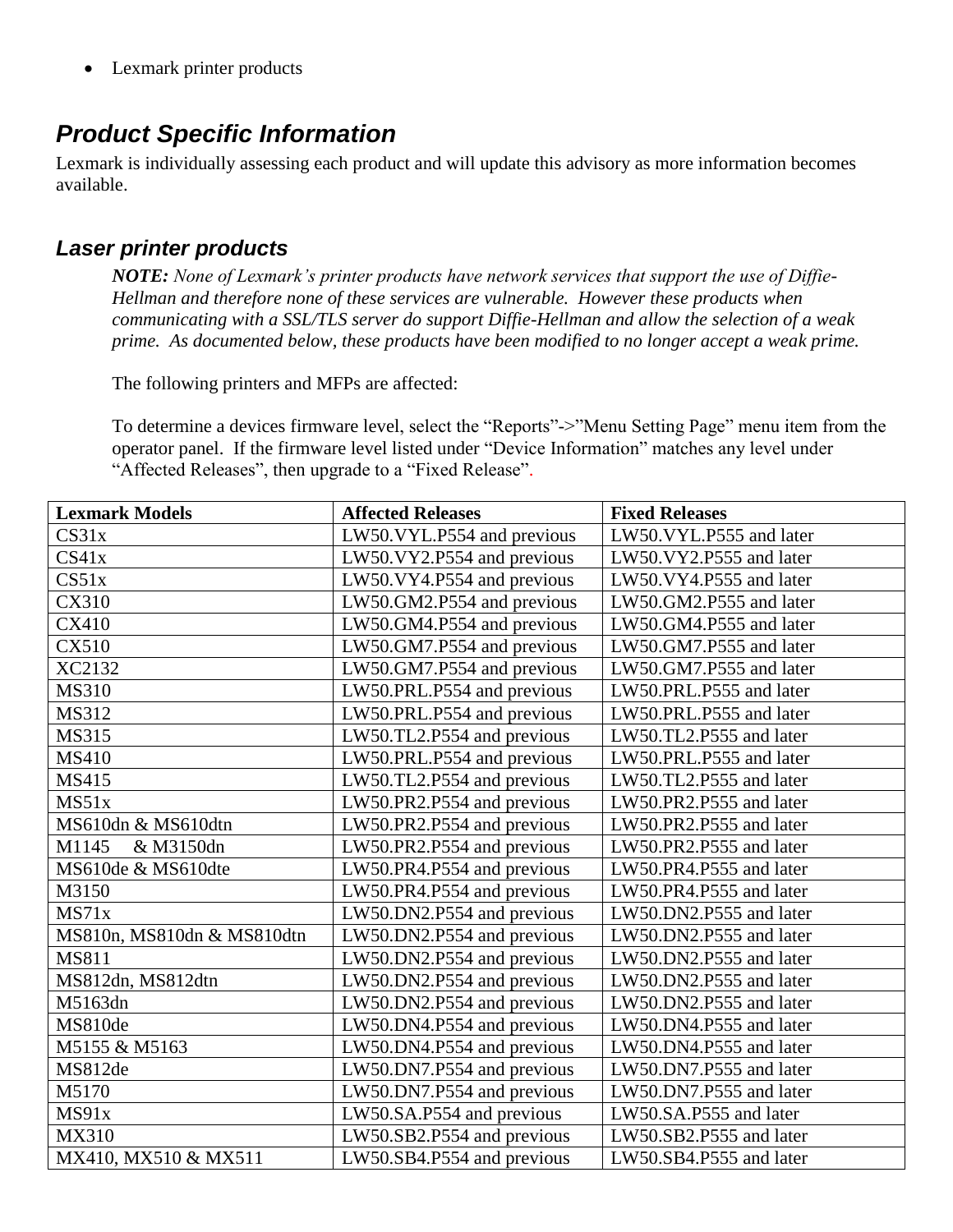| XM1145          | LW50.SB4.P554 and previous  | LW50.SB4.P555 and later  |
|-----------------|-----------------------------|--------------------------|
| MX610 & MX611   | LW50.SB7.P554 and previous  | LW50.SB7.P555 and later  |
| XM3150          | LW50.SB7.P554 and previous  | LW50.SB7.P555 and later  |
| MX71x           | LW50.TU.P554 and previous   | LW50.TU.P555 and later   |
| MX81x           | LW50.TU.P554 and previous   | LW50.TU.P555 and later   |
| XM51xx & XM71xx | LW50.TU.P554 and previous   | LW50.TU.P555 and later   |
| MX91x           | LW50.MG.P554 and previous   | LW50.MG.555 and later    |
| MX6500e         | LW50.JD.P554 and previous   | LW50.JD.555 and later    |
| C746            | LHS41.CM2.P487 and previous | LHS41.CM2.P488 and later |
| C748 & CS748    | LHS41.CM4.P487 and previous | LHS41.CM4.P488 and later |
| C79x & CS796    | LHS41.HC.P487 and previous  | LHS41.HC.P488 and later  |
| C925            | LHS41.HV.P487 and previous  | LHS41.HV.P488 and later  |
| C95x            | LHS41.TP.P487 and previous  | LHS41.TP.P488 and later  |
| X548 & XS548    | LHS41.VK.P487 and previous  | LHS41.VK.P488 and later  |
| X74x & XS748    | LHS41.NY.P487 and previous  | LHS41.NY.P488 and later  |
| X792 & XS79x    | LHS41.MR.P487 and previous  | LHS41.MR.P488 and later  |
| X925 & XS925    | LHS41.HK.P487 and previous  | LHS41.HK.P488 and later  |
| X95x & XS95x    | LHS41.TQ.P487 and previous  | LHS41.TQ.P488 and later  |
| 6500e           | LHS41.JR.P487 and previous  | LHS41.JR.P488 and later  |
| C734            | LR.SK.P697 and previous     | LR.SK.P698 and later     |
| C736            | LR.SKE.P695 and previous    | LR.SKE.P696 and later    |
| E46x            | LR.LBH.P677 and previous    | LR.LBH.P678 and later    |
| T650 & T652     | LR.JP.P685 and previous     | LR.JP.P686 and later     |
|                 |                             | LR.JP.P686 and later     |
| T654            | LR.JP.P685 and previous     |                          |
| T656            | LSJ.SJ.P045 and previous    | LSJ.SJ.P046 and later    |
| <b>W85x</b>     | LR.JB.P648 and previous     | LR.JB.P649 and later     |
| X46x            | LR.BS.P701 and previous     | LR.BS.P702 and later     |
| X65x            | LR.MN.P702 and previous     | LR.MN.P703 and later     |
| X73x            | LR.FL.P700 and previous     | LR.FL.P701 and later     |
| X86x            | LP.SP.P701 and previous     | LP.SP.P702 and later     |
| C54x            | Not Vulnerable              | Not Vulnerable           |
| E26x            | Not Vulnerable              | Not Vulnerable           |
| E36x            | Not Vulnerable              | Not Vulnerable           |
| X26x            | Not Vulnerable              | Not Vulnerable           |
| X36x            | Not Vulnerable              | Not Vulnerable           |
| X54x            | Not Vulnerable              | Not Vulnerable           |
| C52x            | In Evaluation               | <b>Contact Lexmark</b>   |
| C53x            | In Evaluation               | <b>Contact Lexmark</b>   |
| C77x            | In Evaluation               | <b>Contact Lexmark</b>   |
| C78x            | In Evaluation               | <b>Contact Lexmark</b>   |
| C92x            | In Evaluation               | <b>Contact Lexmark</b>   |
| C93x            | In Evaluation               | <b>Contact Lexmark</b>   |
| E45x            | In Evaluation               | <b>Contact Lexmark</b>   |
| T64x            | In Evaluation               | <b>Contact Lexmark</b>   |
| <b>W84x</b>     | In Evaluation               | <b>Contact Lexmark</b>   |
| X642            | In Evaluation               | <b>Contact Lexmark</b>   |
| X644/X646       | In Evaluation               | <b>Contact Lexmark</b>   |
| X64xef          | In Evaluation               | <b>Contact Lexmark</b>   |
| X85x            | In Evaluation               | <b>Contact Lexmark</b>   |
| X94x            | In Evaluation               | <b>Contact Lexmark</b>   |